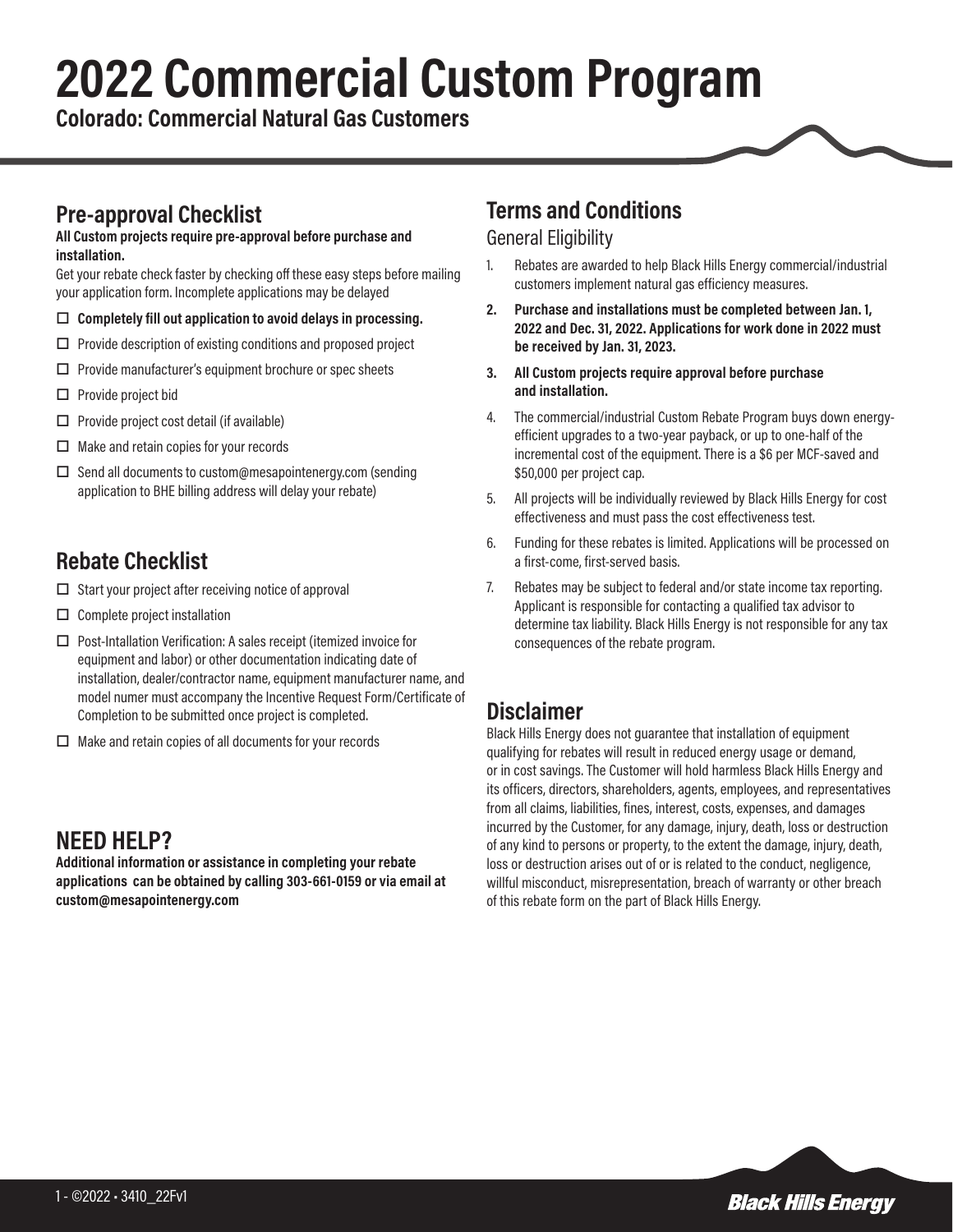### **Account Information**

| custom@mesanointenergy.com |                                                                                                                                                                            |                                                                                                                                                                                                                                                                                                                                                                                                                                                                                                                                                                                                                                                                                                                                            |
|----------------------------|----------------------------------------------------------------------------------------------------------------------------------------------------------------------------|--------------------------------------------------------------------------------------------------------------------------------------------------------------------------------------------------------------------------------------------------------------------------------------------------------------------------------------------------------------------------------------------------------------------------------------------------------------------------------------------------------------------------------------------------------------------------------------------------------------------------------------------------------------------------------------------------------------------------------------------|
|                            | Information)<br><b>Building Type:</b><br><b>Space Heating Type:</b><br>$\Box$ Forced Air Furnace<br>$\Box$ Boiler<br>$\Box$ Electric Heat/Other<br>Central Air: □ Yes □ No | <b>Facility Information</b><br>(Where equipment is being installed, if different from Account<br>Type of Facility: $\Box$ New $\Box$ Existing $\Box$ Addition<br>Year Built _______________Square Footage ________ □ 0wn □ Rent<br>$\Box$ Office $\Box$ Retail $\Box$ Health Care $\Box$ Restaurant $\Box$ Education<br>□ Lodging □ Grocery □ Warehouse □ Other _______<br>Equipment Type: □ New □ Replacement<br>Approximate age of old unit<br>Approximate age of old unit ________<br>Approximate age of old unit ________<br>Approximate age of old unit _________<br>Water Heating Fuel: $\Box$ Natural Gas $\Box$ Electric $\Box$ Other<br>Approximate age of old unit _________<br>Email completed application with attachments to: |

**Facility information**

**custom@mesapointenergy.com**

#### **ADDITIONAL INFORMATION**

Additional information or assistance in completing your application can be obtained by calling **303-661-0159** or by visiting **Energy-Ready.com**.

#### BRIEF DESCRIPTION OF PROJECT

 $\Box$  Friend/Family Other (please specify)  $\_$